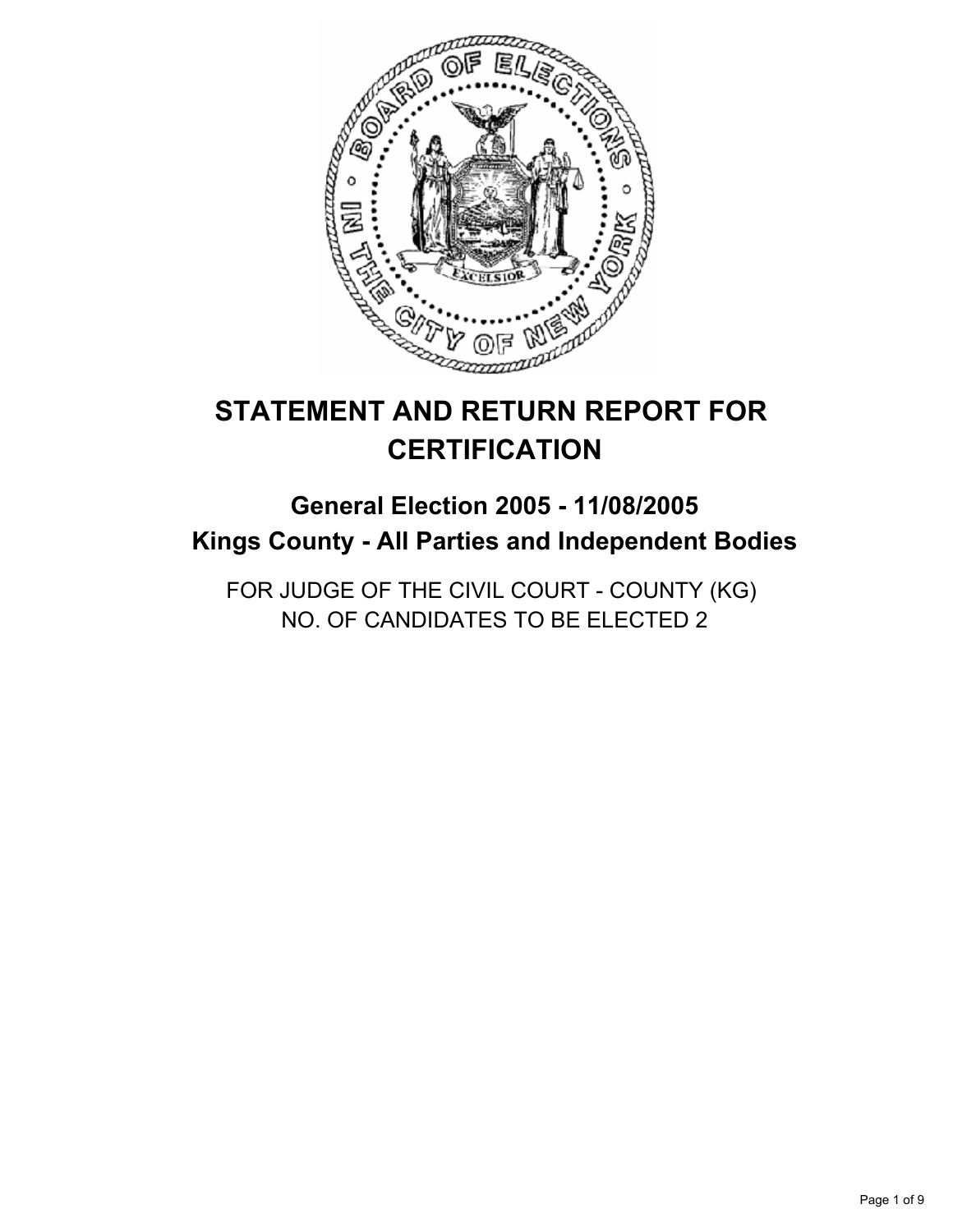

| PUBLIC COUNTER                        | 18,124 |
|---------------------------------------|--------|
| <b>EMERGENCY</b>                      | 10     |
| ABSENTEE/MILITARY                     | 140    |
| <b>AFFIDAVIT</b>                      | 228    |
| <b>TOTAL BALLOTS</b>                  | 18,502 |
| JAMES P MCCALL (REPUBLICAN)           | 1,451  |
| <b>GENINE D EDWARDS (DEMOCRATIC)</b>  | 8,190  |
| SANDRA ELENA ROPER (INDEPENDENCE)     | 607    |
| JAMES P MCCALL (CONSERVATIVE)         | 241    |
| PHILIP GRANT (REFORM)                 | 107    |
| SYLVIA ASH (DEMOCRATIC)               | 8,566  |
| VINCENT F MARTUSCIELLO (CONSERVATIVE) | 125    |
| <b>TOTAL VOTES</b>                    | 19,287 |
| <b>UNRECORDED</b>                     | 17,717 |

#### **ASSEMBLY DISTRICT 41**

| <b>PUBLIC COUNTER</b>                 | 20,215 |
|---------------------------------------|--------|
| <b>EMERGENCY</b>                      | 462    |
| ABSENTEE/MILITARY                     | 377    |
| <b>AFFIDAVIT</b>                      | 191    |
| <b>TOTAL BALLOTS</b>                  | 21,245 |
| JAMES P MCCALL (REPUBLICAN)           | 3,473  |
| <b>GENINE D EDWARDS (DEMOCRATIC)</b>  | 8,087  |
| SANDRA ELENA ROPER (INDEPENDENCE)     | 420    |
| JAMES P MCCALL (CONSERVATIVE)         | 611    |
| PHILIP GRANT (REFORM)                 | 107    |
| SYLVIA ASH (DEMOCRATIC)               | 8,828  |
| VINCENT F MARTUSCIELLO (CONSERVATIVE) | 660    |
| RALPH E. HULUCKI (WRITE-IN)           |        |
| <b>TOTAL VOTES</b>                    | 22,187 |
| <b>UNRECORDED</b>                     | 20,303 |

| <b>PUBLIC COUNTER</b>                 | 13,955 |
|---------------------------------------|--------|
| <b>EMERGENCY</b>                      | 33     |
| ABSENTEE/MILITARY                     | 212    |
| <b>AFFIDAVIT</b>                      | 141    |
| <b>TOTAL BALLOTS</b>                  | 14,341 |
| JAMES P MCCALL (REPUBLICAN)           | 1,471  |
| <b>GENINE D EDWARDS (DEMOCRATIC)</b>  | 6,375  |
| SANDRA ELENA ROPER (INDEPENDENCE)     | 347    |
| JAMES P MCCALL (CONSERVATIVE)         | 305    |
| PHILIP GRANT (REFORM)                 | 129    |
| SYLVIA ASH (DEMOCRATIC)               | 7,009  |
| VINCENT F MARTUSCIELLO (CONSERVATIVE) | 235    |
| <b>TOTAL VOTES</b>                    | 15,871 |
| <b>UNRECORDED</b>                     | 12,811 |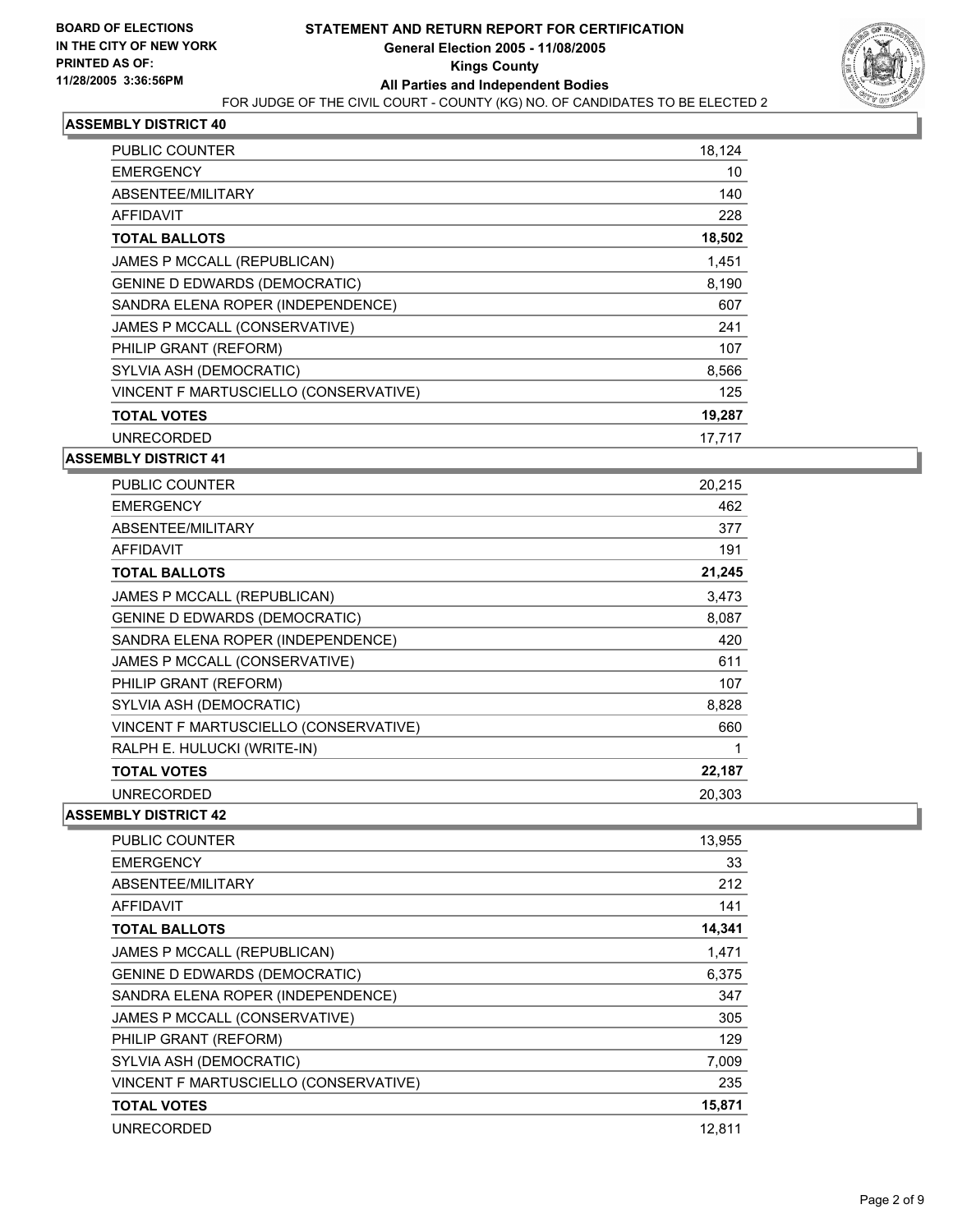

| PUBLIC COUNTER                        | 17,055 |
|---------------------------------------|--------|
| <b>EMERGENCY</b>                      | 95     |
| ABSENTEE/MILITARY                     | 297    |
| <b>AFFIDAVIT</b>                      | 187    |
| <b>TOTAL BALLOTS</b>                  | 17,634 |
| JAMES P MCCALL (REPUBLICAN)           | 1,386  |
| <b>GENINE D EDWARDS (DEMOCRATIC)</b>  | 7,304  |
| SANDRA ELENA ROPER (INDEPENDENCE)     | 527    |
| JAMES P MCCALL (CONSERVATIVE)         | 318    |
| PHILIP GRANT (REFORM)                 | 112    |
| SYLVIA ASH (DEMOCRATIC)               | 9,294  |
| VINCENT F MARTUSCIELLO (CONSERVATIVE) | 256    |
| LAURA CARLIN (WRITE-IN)               |        |
| <b>TOTAL VOTES</b>                    | 19,198 |
| <b>UNRECORDED</b>                     | 16,070 |

#### **ASSEMBLY DISTRICT 44**

| PUBLIC COUNTER                        | 20,003 |
|---------------------------------------|--------|
| <b>EMERGENCY</b>                      | 82     |
| ABSENTEE/MILITARY                     | 346    |
| AFFIDAVIT                             | 256    |
| <b>TOTAL BALLOTS</b>                  | 20,687 |
| JAMES P MCCALL (REPUBLICAN)           | 2,936  |
| <b>GENINE D EDWARDS (DEMOCRATIC)</b>  | 9,028  |
| SANDRA ELENA ROPER (INDEPENDENCE)     | 626    |
| JAMES P MCCALL (CONSERVATIVE)         | 618    |
| PHILIP GRANT (REFORM)                 | 311    |
| SYLVIA ASH (DEMOCRATIC)               | 9,742  |
| VINCENT F MARTUSCIELLO (CONSERVATIVE) | 653    |
| J. P. KAHN (WRITE-IN)                 | 2      |
| <b>TOTAL VOTES</b>                    | 23,916 |
| <b>UNRECORDED</b>                     | 17,458 |

| PUBLIC COUNTER                        | 17,119 |
|---------------------------------------|--------|
| <b>EMERGENCY</b>                      | 45     |
| ABSENTEE/MILITARY                     | 396    |
| AFFIDAVIT                             | 137    |
| <b>TOTAL BALLOTS</b>                  | 17,697 |
| JAMES P MCCALL (REPUBLICAN)           | 3,360  |
| <b>GENINE D EDWARDS (DEMOCRATIC)</b>  | 5,203  |
| SANDRA ELENA ROPER (INDEPENDENCE)     | 364    |
| JAMES P MCCALL (CONSERVATIVE)         | 592    |
| PHILIP GRANT (REFORM)                 | 112    |
| SYLVIA ASH (DEMOCRATIC)               | 6,176  |
| VINCENT F MARTUSCIELLO (CONSERVATIVE) | 726    |
| <b>TOTAL VOTES</b>                    | 16,533 |
| <b>UNRECORDED</b>                     | 18.861 |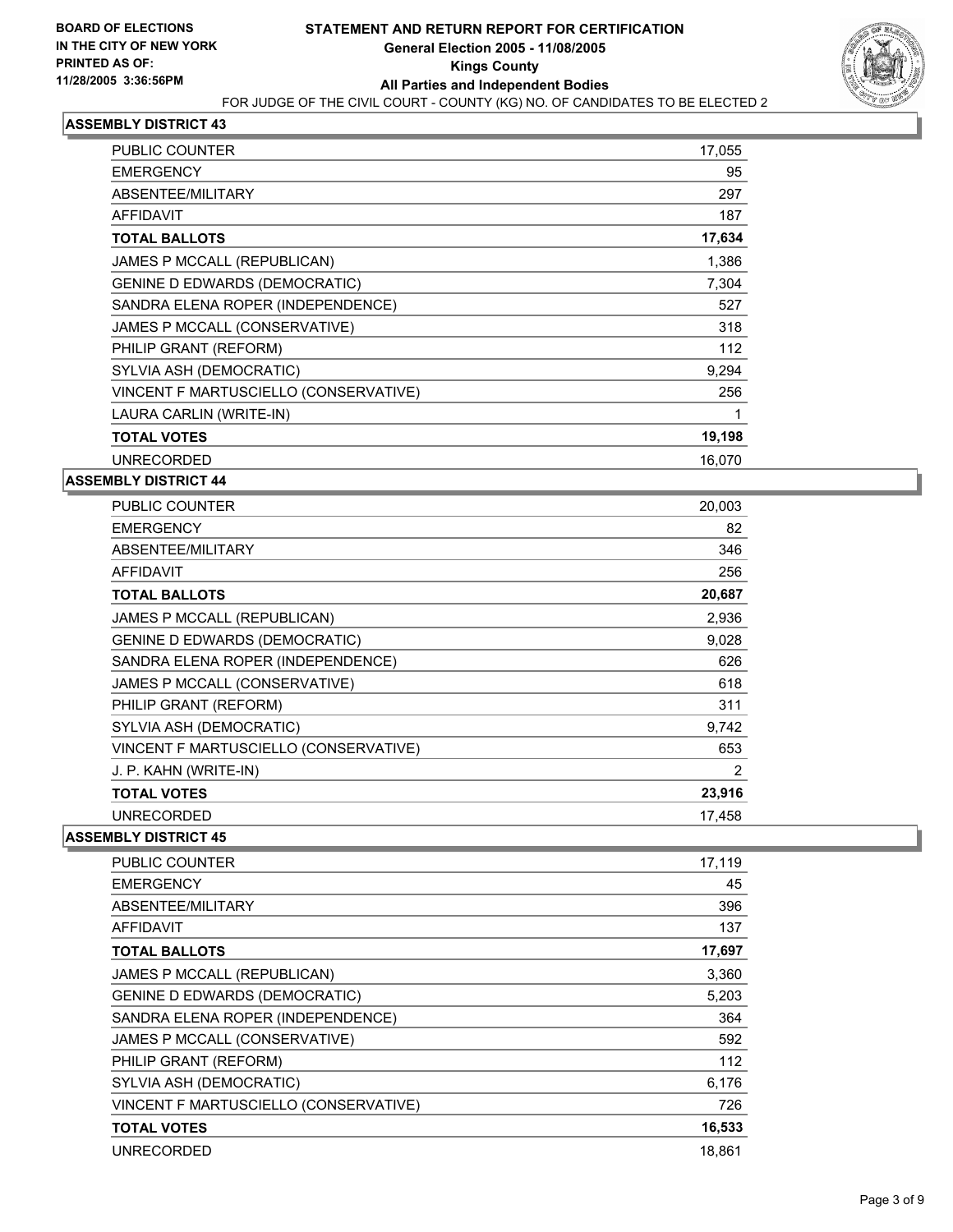

| PUBLIC COUNTER                        | 19,975 |  |
|---------------------------------------|--------|--|
| <b>EMERGENCY</b>                      | 10     |  |
| ABSENTEE/MILITARY                     | 516    |  |
| <b>AFFIDAVIT</b>                      | 236    |  |
| <b>TOTAL BALLOTS</b>                  | 20,737 |  |
| JAMES P MCCALL (REPUBLICAN)           | 4,076  |  |
| <b>GENINE D EDWARDS (DEMOCRATIC)</b>  | 6,009  |  |
| SANDRA ELENA ROPER (INDEPENDENCE)     | 383    |  |
| JAMES P MCCALL (CONSERVATIVE)         | 620    |  |
| PHILIP GRANT (REFORM)                 | 126    |  |
| SYLVIA ASH (DEMOCRATIC)               | 6,270  |  |
| VINCENT F MARTUSCIELLO (CONSERVATIVE) | 726    |  |
| BERNANDO DEMEO (WRITE-IN)             |        |  |
| ERIC USINGER (WRITE-IN)               |        |  |
| <b>TOTAL VOTES</b>                    | 18,212 |  |
| <b>UNRECORDED</b>                     | 23.262 |  |

## **ASSEMBLY DISTRICT 47**

| <b>PUBLIC COUNTER</b>                 | 14,708 |
|---------------------------------------|--------|
| <b>EMERGENCY</b>                      | 5      |
| ABSENTEE/MILITARY                     | 365    |
| AFFIDAVIT                             | 117    |
| <b>TOTAL BALLOTS</b>                  | 15,195 |
| JAMES P MCCALL (REPUBLICAN)           | 3,258  |
| <b>GENINE D EDWARDS (DEMOCRATIC)</b>  | 4,279  |
| SANDRA ELENA ROPER (INDEPENDENCE)     | 307    |
| JAMES P MCCALL (CONSERVATIVE)         | 393    |
| PHILIP GRANT (REFORM)                 | 78     |
| SYLVIA ASH (DEMOCRATIC)               | 4,311  |
| VINCENT F MARTUSCIELLO (CONSERVATIVE) | 558    |
| <b>TOTAL VOTES</b>                    | 13,184 |
| <b>UNRECORDED</b>                     | 17.206 |

| PUBLIC COUNTER                        | 16,235 |
|---------------------------------------|--------|
| <b>EMERGENCY</b>                      | 145    |
| ABSENTEE/MILITARY                     | 293    |
| AFFIDAVIT                             | 115    |
| <b>TOTAL BALLOTS</b>                  | 16,788 |
| JAMES P MCCALL (REPUBLICAN)           | 3,835  |
| <b>GENINE D EDWARDS (DEMOCRATIC)</b>  | 3,590  |
| SANDRA ELENA ROPER (INDEPENDENCE)     | 321    |
| JAMES P MCCALL (CONSERVATIVE)         | 688    |
| PHILIP GRANT (REFORM)                 | 50     |
| SYLVIA ASH (DEMOCRATIC)               | 4,306  |
| VINCENT F MARTUSCIELLO (CONSERVATIVE) | 887    |
| <b>TOTAL VOTES</b>                    | 13,677 |
| <b>UNRECORDED</b>                     | 19,899 |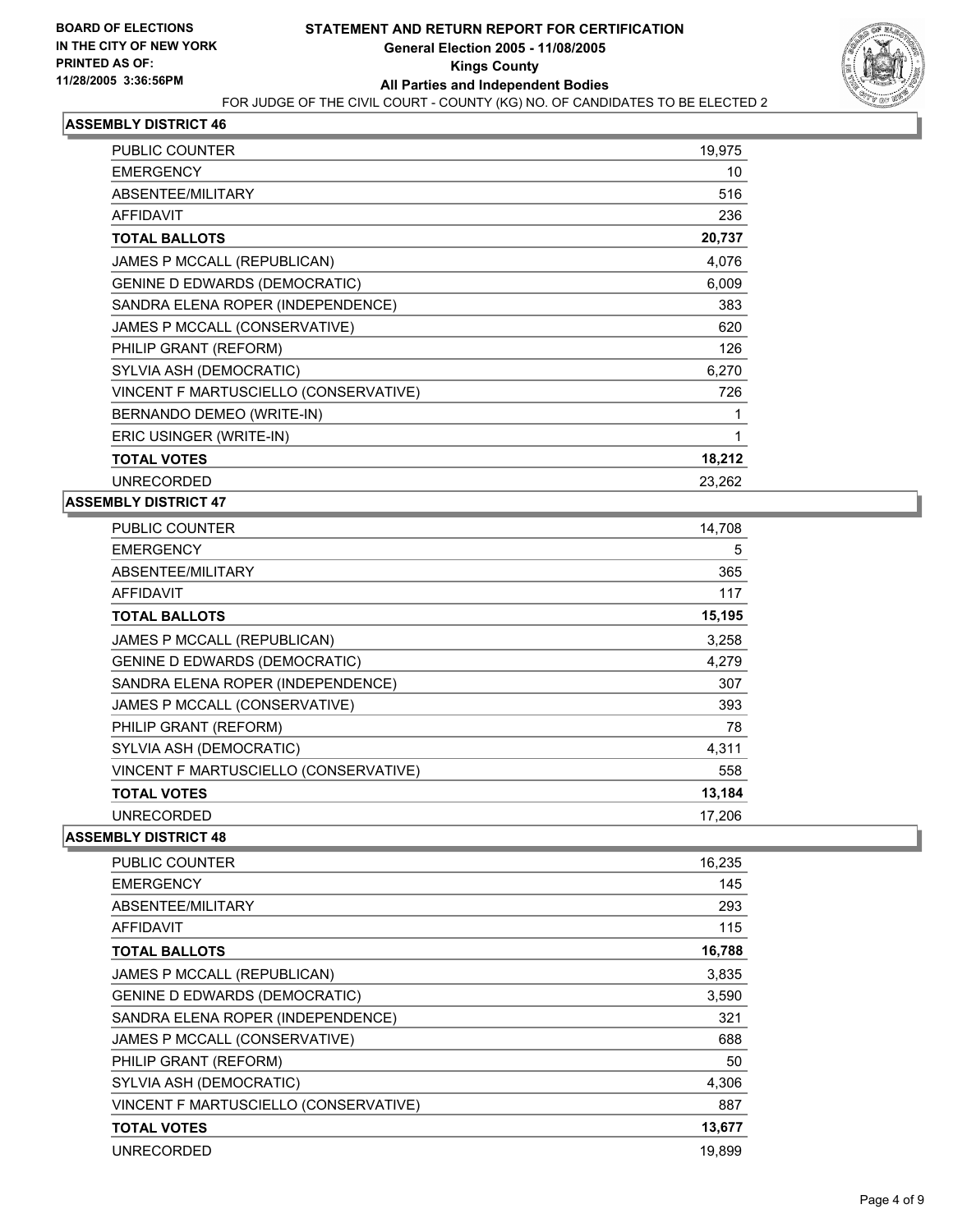

| PUBLIC COUNTER                        | 13,831 |
|---------------------------------------|--------|
| <b>EMERGENCY</b>                      | 120    |
| ABSENTEE/MILITARY                     | 221    |
| <b>AFFIDAVIT</b>                      | 116    |
| <b>TOTAL BALLOTS</b>                  | 14,288 |
| JAMES P MCCALL (REPUBLICAN)           | 3.533  |
| <b>GENINE D EDWARDS (DEMOCRATIC)</b>  | 3,393  |
| SANDRA ELENA ROPER (INDEPENDENCE)     | 293    |
| JAMES P MCCALL (CONSERVATIVE)         | 520    |
| PHILIP GRANT (REFORM)                 | 70     |
| SYLVIA ASH (DEMOCRATIC)               | 3,244  |
| VINCENT F MARTUSCIELLO (CONSERVATIVE) | 725    |
| <b>TOTAL VOTES</b>                    | 11,778 |
| <b>UNRECORDED</b>                     | 16.798 |

#### **ASSEMBLY DISTRICT 50**

| <b>PUBLIC COUNTER</b>                 | 18,096 |
|---------------------------------------|--------|
| <b>EMERGENCY</b>                      | 168    |
| ABSENTEE/MILITARY                     | 190    |
| AFFIDAVIT                             | 312    |
| <b>TOTAL BALLOTS</b>                  | 18,766 |
| JAMES P MCCALL (REPUBLICAN)           | 1,768  |
| <b>GENINE D EDWARDS (DEMOCRATIC)</b>  | 6,416  |
| SANDRA ELENA ROPER (INDEPENDENCE)     | 466    |
| JAMES P MCCALL (CONSERVATIVE)         | 286    |
| PHILIP GRANT (REFORM)                 | 239    |
| SYLVIA ASH (DEMOCRATIC)               | 9,889  |
| VINCENT F MARTUSCIELLO (CONSERVATIVE) | 278    |
| JOY CHATEL (WRITE-IN)                 |        |
| <b>TOTAL VOTES</b>                    | 19,343 |
| <b>UNRECORDED</b>                     | 18,189 |

| PUBLIC COUNTER                        | 12,167 |
|---------------------------------------|--------|
| <b>EMERGENCY</b>                      | 131    |
| ABSENTEE/MILITARY                     | 154    |
| AFFIDAVIT                             | 184    |
| <b>TOTAL BALLOTS</b>                  | 12,636 |
| JAMES P MCCALL (REPUBLICAN)           | 1,481  |
| <b>GENINE D EDWARDS (DEMOCRATIC)</b>  | 4,493  |
| SANDRA ELENA ROPER (INDEPENDENCE)     | 333    |
| JAMES P MCCALL (CONSERVATIVE)         | 250    |
| PHILIP GRANT (REFORM)                 | 94     |
| SYLVIA ASH (DEMOCRATIC)               | 4,895  |
| VINCENT F MARTUSCIELLO (CONSERVATIVE) | 304    |
| EDDIE RODRIGUEZ (WRITE-IN)            |        |
| STEVE SAMUELS (WRITE-IN)              |        |
| <b>TOTAL VOTES</b>                    | 11,852 |
| <b>UNRECORDED</b>                     | 13,420 |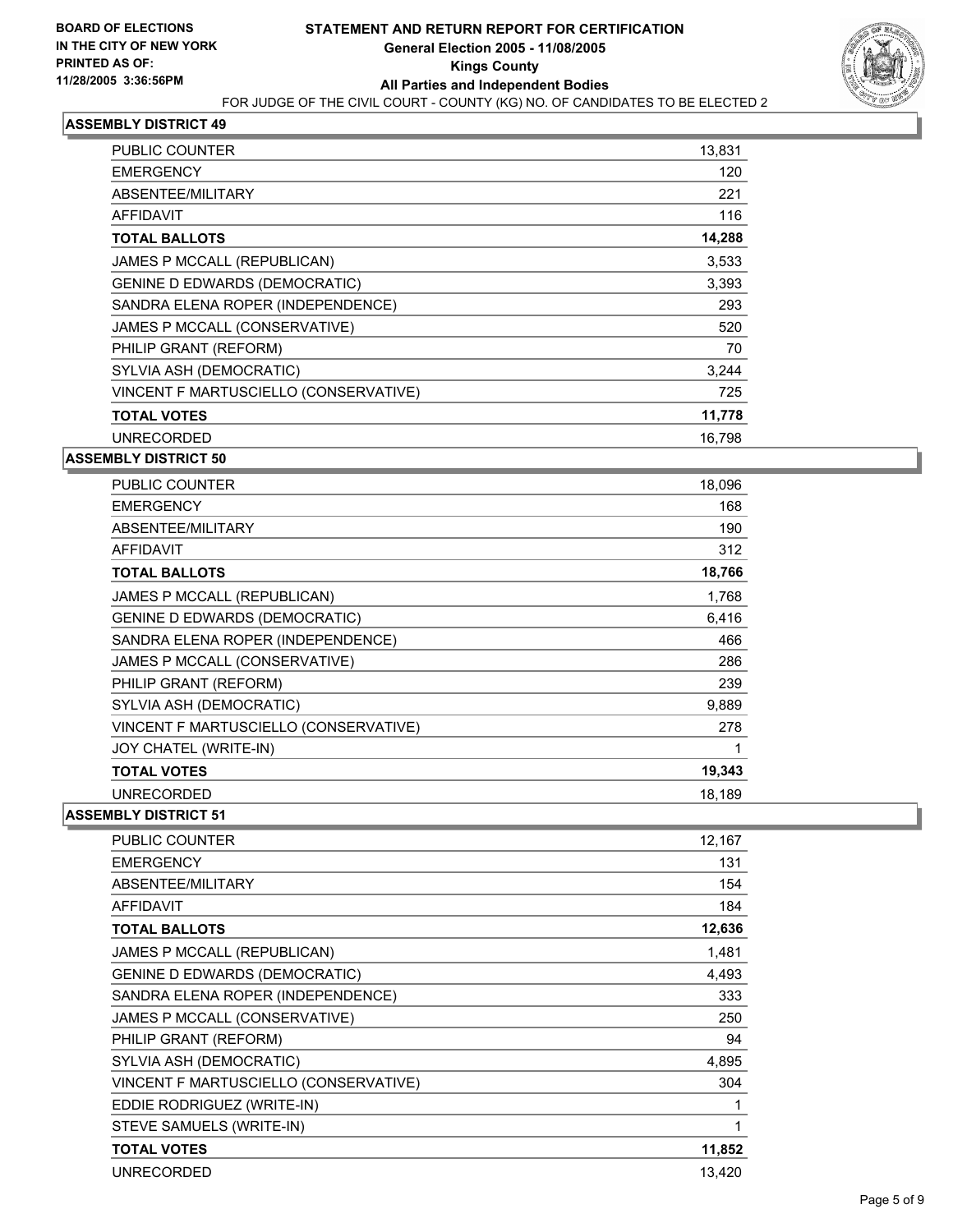

| PUBLIC COUNTER                        | 28,519 |
|---------------------------------------|--------|
| <b>EMERGENCY</b>                      | 170    |
| ABSENTEE/MILITARY                     | 598    |
| AFFIDAVIT                             | 425    |
| <b>TOTAL BALLOTS</b>                  | 29,712 |
| JAMES P MCCALL (REPUBLICAN)           | 2,897  |
| <b>GENINE D EDWARDS (DEMOCRATIC)</b>  | 16,403 |
| SANDRA ELENA ROPER (INDEPENDENCE)     | 1,260  |
| JAMES P MCCALL (CONSERVATIVE)         | 486    |
| PHILIP GRANT (REFORM)                 | 590    |
| SYLVIA ASH (DEMOCRATIC)               | 17,418 |
| VINCENT F MARTUSCIELLO (CONSERVATIVE) | 648    |
| BRETT WYNKOOP (WRITE-IN)              |        |
| JOY CHATEL (WRITE-IN)                 | 4      |
| KATHLEEN KESKE (WRITE-IN)             |        |
| <b>TOTAL VOTES</b>                    | 39,708 |
| <b>UNRECORDED</b>                     | 19,716 |

#### **ASSEMBLY DISTRICT 53**

| <b>PUBLIC COUNTER</b>                 | 17,113 |
|---------------------------------------|--------|
| <b>EMERGENCY</b>                      | 31     |
| ABSENTEE/MILITARY                     | 144    |
| AFFIDAVIT                             | 278    |
| <b>TOTAL BALLOTS</b>                  | 17,566 |
| JAMES P MCCALL (REPUBLICAN)           | 1,049  |
| <b>GENINE D EDWARDS (DEMOCRATIC)</b>  | 6,661  |
| SANDRA ELENA ROPER (INDEPENDENCE)     | 451    |
| JAMES P MCCALL (CONSERVATIVE)         | 174    |
| PHILIP GRANT (REFORM)                 | 162    |
| SYLVIA ASH (DEMOCRATIC)               | 7,451  |
| VINCENT F MARTUSCIELLO (CONSERVATIVE) | 159    |
| <b>TOTAL VOTES</b>                    | 16,107 |
| <b>UNRECORDED</b>                     | 19,025 |
|                                       |        |

| <b>PUBLIC COUNTER</b>                 | 13,166 |
|---------------------------------------|--------|
| <b>EMERGENCY</b>                      | 42     |
| ABSENTEE/MILITARY                     | 79     |
| AFFIDAVIT                             | 220    |
| <b>TOTAL BALLOTS</b>                  | 13,507 |
| JAMES P MCCALL (REPUBLICAN)           | 1,039  |
| <b>GENINE D EDWARDS (DEMOCRATIC)</b>  | 5,829  |
| SANDRA ELENA ROPER (INDEPENDENCE)     | 290    |
| JAMES P MCCALL (CONSERVATIVE)         | 189    |
| PHILIP GRANT (REFORM)                 | 90     |
| SYLVIA ASH (DEMOCRATIC)               | 5,734  |
| VINCENT F MARTUSCIELLO (CONSERVATIVE) | 112    |
| <b>TOTAL VOTES</b>                    | 13,283 |
| <b>UNRECORDED</b>                     | 13,731 |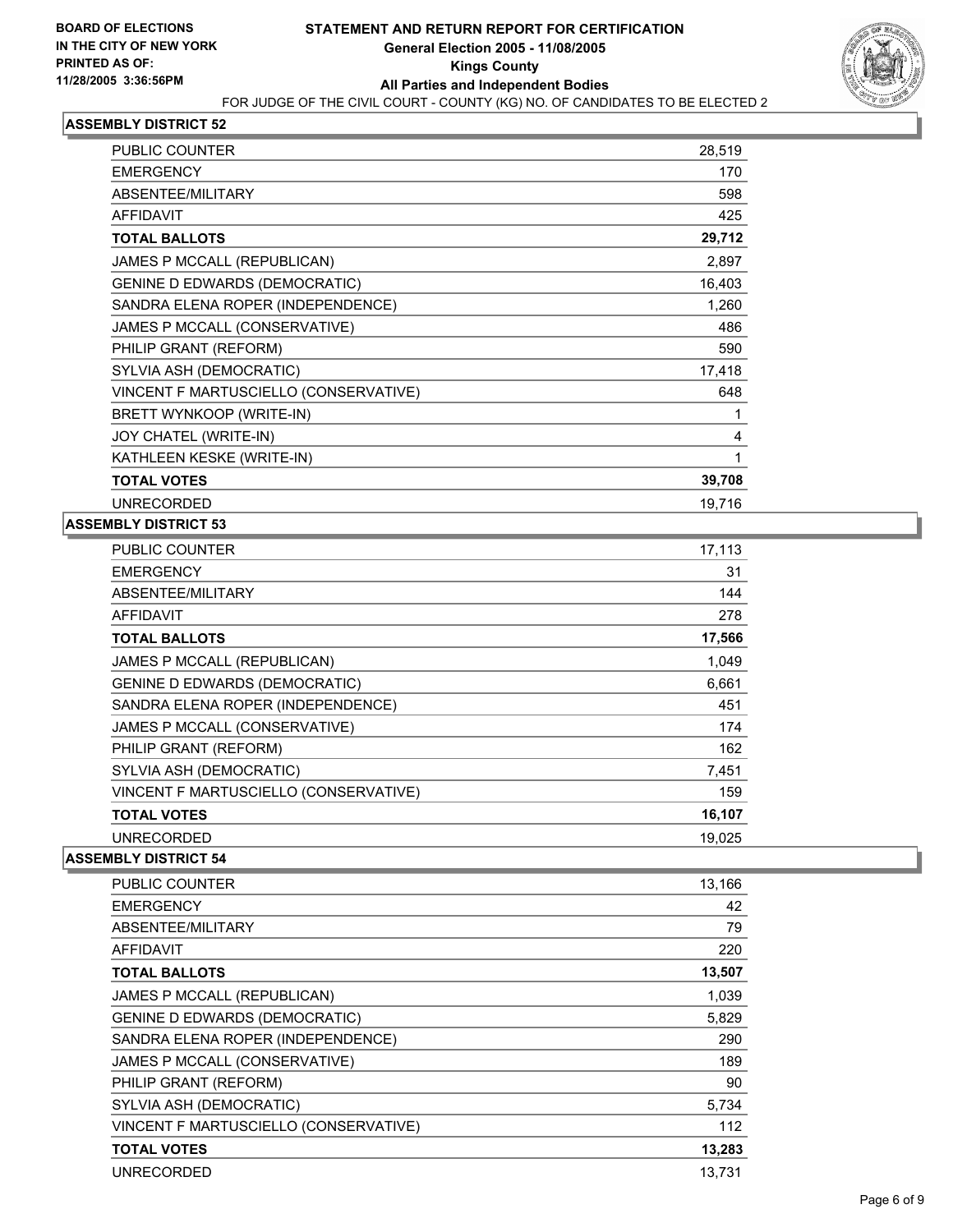

| <b>PUBLIC COUNTER</b>                 | 14,435 |
|---------------------------------------|--------|
| <b>EMERGENCY</b>                      | 54     |
| ABSENTEE/MILITARY                     | 177    |
| <b>AFFIDAVIT</b>                      | 166    |
| <b>TOTAL BALLOTS</b>                  | 14,832 |
| JAMES P MCCALL (REPUBLICAN)           | 1,050  |
| <b>GENINE D EDWARDS (DEMOCRATIC)</b>  | 6,741  |
| SANDRA ELENA ROPER (INDEPENDENCE)     | 373    |
| JAMES P MCCALL (CONSERVATIVE)         | 244    |
| PHILIP GRANT (REFORM)                 | 101    |
| SYLVIA ASH (DEMOCRATIC)               | 6,605  |
| VINCENT F MARTUSCIELLO (CONSERVATIVE) | 97     |
| <b>TOTAL VOTES</b>                    | 15,211 |
| <b>UNRECORDED</b>                     | 14.453 |

#### **ASSEMBLY DISTRICT 56**

| <b>PUBLIC COUNTER</b>                 | 16,655 |
|---------------------------------------|--------|
| <b>EMERGENCY</b>                      | 21     |
| ABSENTEE/MILITARY                     | 227    |
| AFFIDAVIT                             | 219    |
| <b>TOTAL BALLOTS</b>                  | 17,122 |
| JAMES P MCCALL (REPUBLICAN)           | 1,230  |
| <b>GENINE D EDWARDS (DEMOCRATIC)</b>  | 8,203  |
| SANDRA ELENA ROPER (INDEPENDENCE)     | 620    |
| JAMES P MCCALL (CONSERVATIVE)         | 298    |
| PHILIP GRANT (REFORM)                 | 253    |
| SYLVIA ASH (DEMOCRATIC)               | 8,331  |
| VINCENT F MARTUSCIELLO (CONSERVATIVE) | 103    |
| <b>TOTAL VOTES</b>                    | 19,038 |
| <b>UNRECORDED</b>                     | 15,206 |

| PUBLIC COUNTER                        | 20,375 |
|---------------------------------------|--------|
| <b>EMERGENCY</b>                      | 27     |
| ABSENTEE/MILITARY                     | 305    |
| <b>AFFIDAVIT</b>                      | 273    |
| <b>TOTAL BALLOTS</b>                  | 20,980 |
| JAMES P MCCALL (REPUBLICAN)           | 1,367  |
| <b>GENINE D EDWARDS (DEMOCRATIC)</b>  | 10,314 |
| SANDRA ELENA ROPER (INDEPENDENCE)     | 907    |
| JAMES P MCCALL (CONSERVATIVE)         | 332    |
| PHILIP GRANT (REFORM)                 | 383    |
| SYLVIA ASH (DEMOCRATIC)               | 11,124 |
| VINCENT F MARTUSCIELLO (CONSERVATIVE) | 161    |
| <b>TOTAL VOTES</b>                    | 24,588 |
| <b>UNRECORDED</b>                     | 17.372 |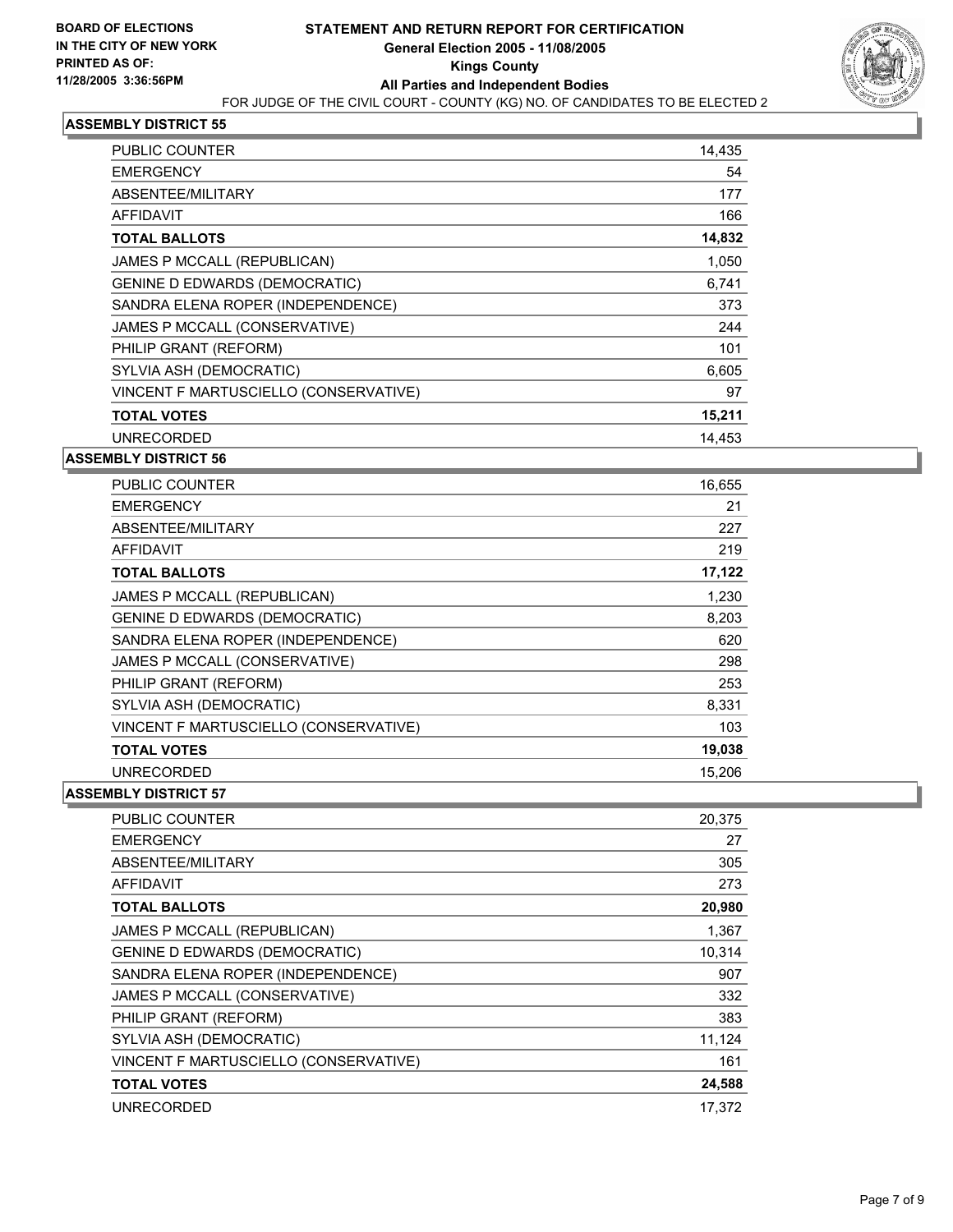

| PUBLIC COUNTER                        | 15,883 |
|---------------------------------------|--------|
| <b>EMERGENCY</b>                      | 68     |
| ABSENTEE/MILITARY                     | 323    |
| <b>AFFIDAVIT</b>                      | 165    |
| <b>TOTAL BALLOTS</b>                  | 16,439 |
| JAMES P MCCALL (REPUBLICAN)           | 1,436  |
| <b>GENINE D EDWARDS (DEMOCRATIC)</b>  | 7,788  |
| SANDRA ELENA ROPER (INDEPENDENCE)     | 392    |
| JAMES P MCCALL (CONSERVATIVE)         | 291    |
| PHILIP GRANT (REFORM)                 | 85     |
| SYLVIA ASH (DEMOCRATIC)               | 8,325  |
| VINCENT F MARTUSCIELLO (CONSERVATIVE) | 146    |
| <b>TOTAL VOTES</b>                    | 18,463 |
| <b>UNRECORDED</b>                     | 14.415 |

#### **ASSEMBLY DISTRICT 59**

| <b>PUBLIC COUNTER</b>                 | 19,208 |  |
|---------------------------------------|--------|--|
| <b>EMERGENCY</b>                      | 60     |  |
| ABSENTEE/MILITARY                     | 319    |  |
| AFFIDAVIT                             | 185    |  |
| <b>TOTAL BALLOTS</b>                  | 19,772 |  |
| JAMES P MCCALL (REPUBLICAN)           | 4,345  |  |
| <b>GENINE D EDWARDS (DEMOCRATIC)</b>  | 7,321  |  |
| SANDRA ELENA ROPER (INDEPENDENCE)     | 424    |  |
| JAMES P MCCALL (CONSERVATIVE)         | 739    |  |
| PHILIP GRANT (REFORM)                 | 114    |  |
| SYLVIA ASH (DEMOCRATIC)               | 7,675  |  |
| VINCENT F MARTUSCIELLO (CONSERVATIVE) | 843    |  |
| <b>TOTAL VOTES</b>                    | 21,461 |  |
| <b>UNRECORDED</b>                     | 18,083 |  |

| PUBLIC COUNTER<br>8,545                       |     |
|-----------------------------------------------|-----|
| <b>EMERGENCY</b>                              | 398 |
| ABSENTEE/MILITARY                             | 197 |
| <b>AFFIDAVIT</b>                              | 85  |
| 9,225<br><b>TOTAL BALLOTS</b>                 |     |
| JAMES P MCCALL (REPUBLICAN)<br>2,647          |     |
| <b>GENINE D EDWARDS (DEMOCRATIC)</b><br>2,593 |     |
| SANDRA ELENA ROPER (INDEPENDENCE)             | 250 |
| JAMES P MCCALL (CONSERVATIVE)                 | 584 |
| PHILIP GRANT (REFORM)                         | 54  |
| SYLVIA ASH (DEMOCRATIC)<br>2,470              |     |
| VINCENT F MARTUSCIELLO (CONSERVATIVE)         | 709 |
| 9,307<br><b>TOTAL VOTES</b>                   |     |
| <b>UNRECORDED</b><br>9,143                    |     |